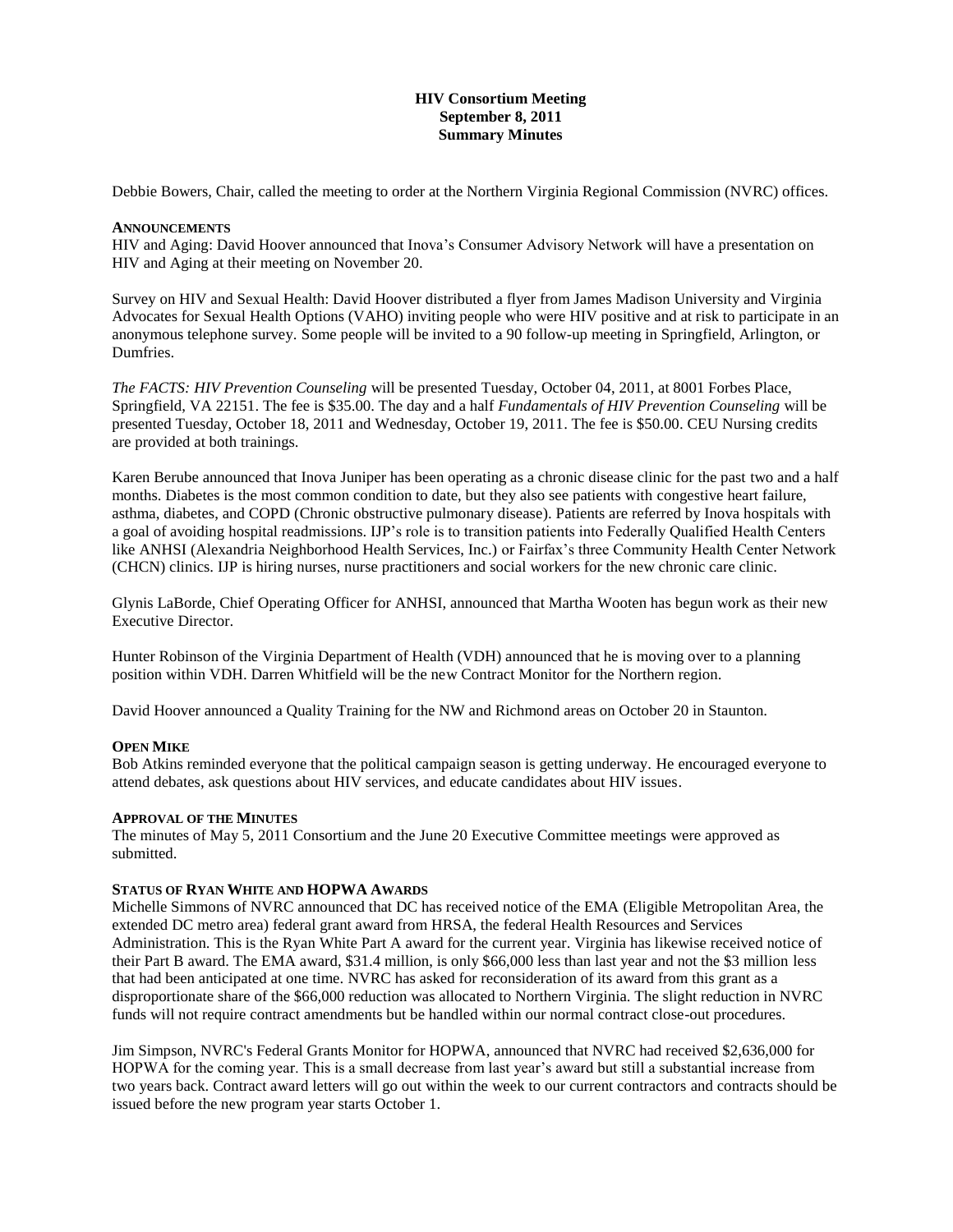In response to a question from Bob Atkins, Michelle Simmons said that DC will be funding some one-time projects from funds carried over from a prior year and recently released by HUD, the federal agency that manages HOPWA. Because of the required allocation between housing and support services in HOPWA, any project in Northern Virginia will probably have to focus on housing services. Email any suggestions to her. If deadlines allow, the Executive Committee meeting on Sept. 19 will discuss ideas.

# **ELECTION OF VICE CHAIR**

There were no nominations from the floor. After statements of interest from the two candidates, Wade Menear and David Hoover, Debbie Bowers reviewed the Bylaw's rules for voting. Mike Hughes counted and Irma Jones observed the counting of the paper ballots. David Hoover was elected. As provided in the Bylaws, after a one-year term, he will serve a one-year term as Chair of the Consortium.

# **REPORTS & UPDATES**

 Planning Council: Amelia Khalil of NVRC gave the update. The Planning Council has approved release of an RFA (Request for [Grant] Applications) for EIS (Early Intervention Services) with support groups open to everyone in the EMA. Local AIDS Education and Training Centers (AETCs) will offer training opportunities around working with special populations like seniors and transgender persons. Results will be incorporated into the Planning Council's service directives. Water filters will only be issued if a health department determines that they are medically necessary. Facilitated referrals for new clients to medical care must be made within the first 72 hours and the appointment must occur within 30 days. The Planning Council reserved about \$90,000 for local AIDS Drug Assistance with the funds probably to be directed to 340B pharmacy(ies). The Virginia Dept. of Health was very helpful in establishing the need for these funds. Michelle Simmons encouraged at least one Virginia service provider to participate in planning for these funds.

In response to a question from Bob Atkins, Amelia Khalil confirmed that Part A allocations this year reflected actual numbers of HIV and AIDS cases in DC and suburban Virginia and Maryland, resulting in slight award increases for Virginia and Maryland.

- Committee Reports: Case Management and Support Services will meet Sept. 20 and the Primary Care Alliance will meet Sept. 14.
- Alexandria Health Department/ANHSI Transition Update: Debbie Bowers reported that the two organizations are working closely with good continuity of client services. ANHSI now has extended hours two days a week and two new doctors, one with extensive HIV experience at Unity Healthcare in DC. The two organizations are addressing stubborn issues of reporting and billing.

## **VIRGINIA DEPARTMENT OF HEALTH REPORT**

- Darren Whitfield, MSW, introduced himself. He has been with VDH three months. In Des Moines, Iowa he was Director of Prevention and previously Director of Care Services for several years.
- VDH's Part B award, \$27.7 million, is \$900,000 less than last year. They have not been notified of any base supplemental and ADAP emergency funds. 70% of their Ryan White funds have historically supported ADAP, but the need for ADAP is growing significantly. VDH is looking for internal operating efficiencies and will be working with contractors to find additional savings. Priority will go to minimizing disruption to medical care and access to medications.
- VDH has received two Special Projects of National Significance (SPNS) grants:
	- o "System Linkages and Access to Care for Populations at High Risk of HIV Infection". Funding is \$1 million per year for four years. Like the new national CDC (Centers for Disease Control) emphasis on Prevention for Positives, these efforts will focus on those diagnosed but not yet in care. It will also focus on the SW and central regions of Virginia.
	- o The second is \$100,000 for enhanced client level data technology for ADAP.
- VDH has released an RFP for HIV Prevention among Communities of Color for calendar year 2012. It seeks to align strategies with the National AIDS Strategy and will emphasize activities among minorities disproportionately impacted by HIV.
- Medical Monitoring is starting their 2011data collection cycle. It includes patient interviews at 21 facilities around Virginia.